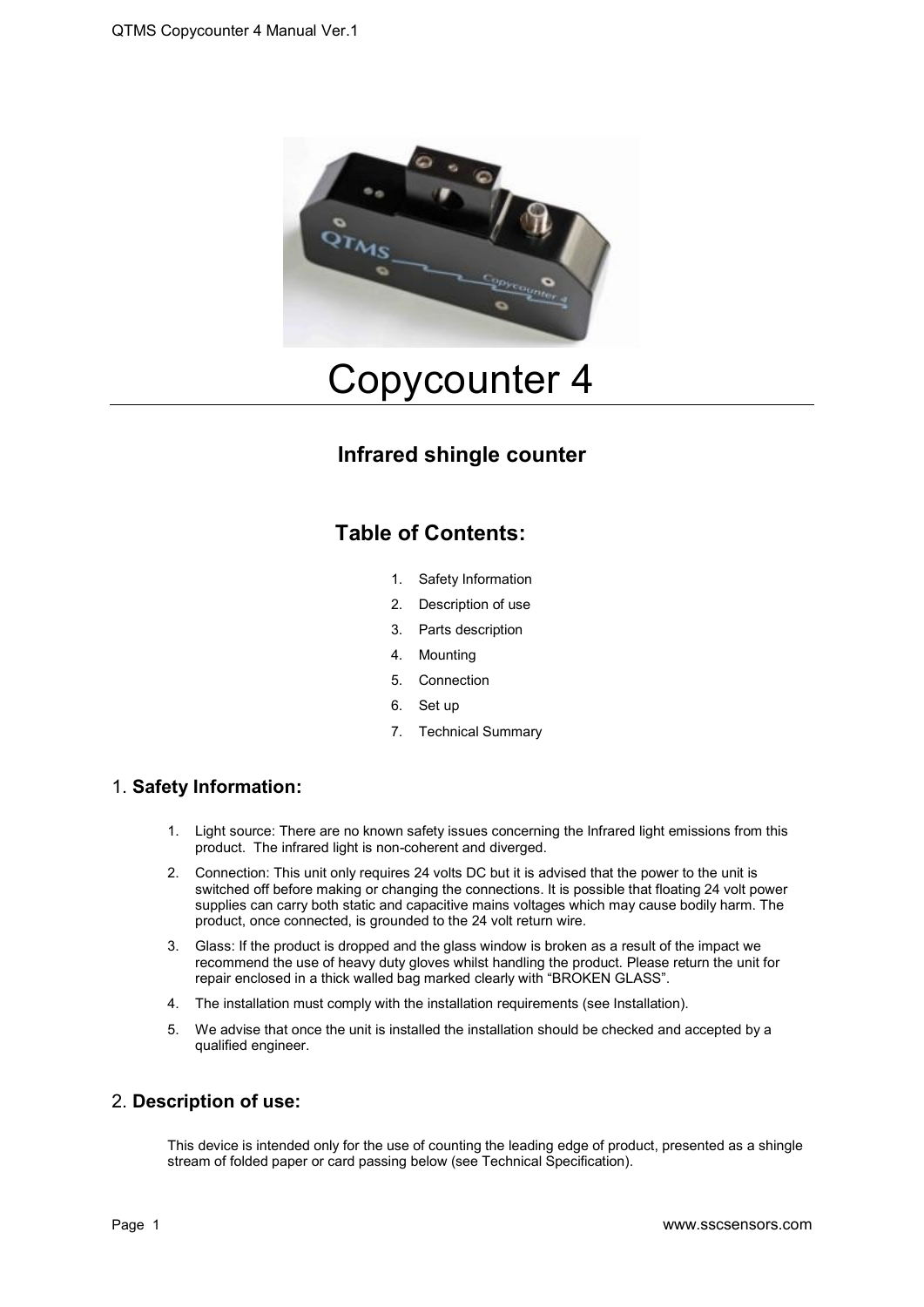## 3. **Parts Description:**



1 x Cable and connector: 10 metres of 4 cores screened (def. 7.2.4CS) factory fitted with M12 female plug connector.

2 x M6 x 30mm caps screws to fit 5mm hexagonal key tool.

1 x mounting block clamp of two parts, upper and lower, made of black nylon and an M5 set screw to fit 2.5mm hexagonal key tool.

- 1 x Copycounter 4 sensor
- 1 x Manual for installation and operation.

## 4. **Mounting:**



**For highly reflective surfaces and/or product with heavy ripple increase the angle.**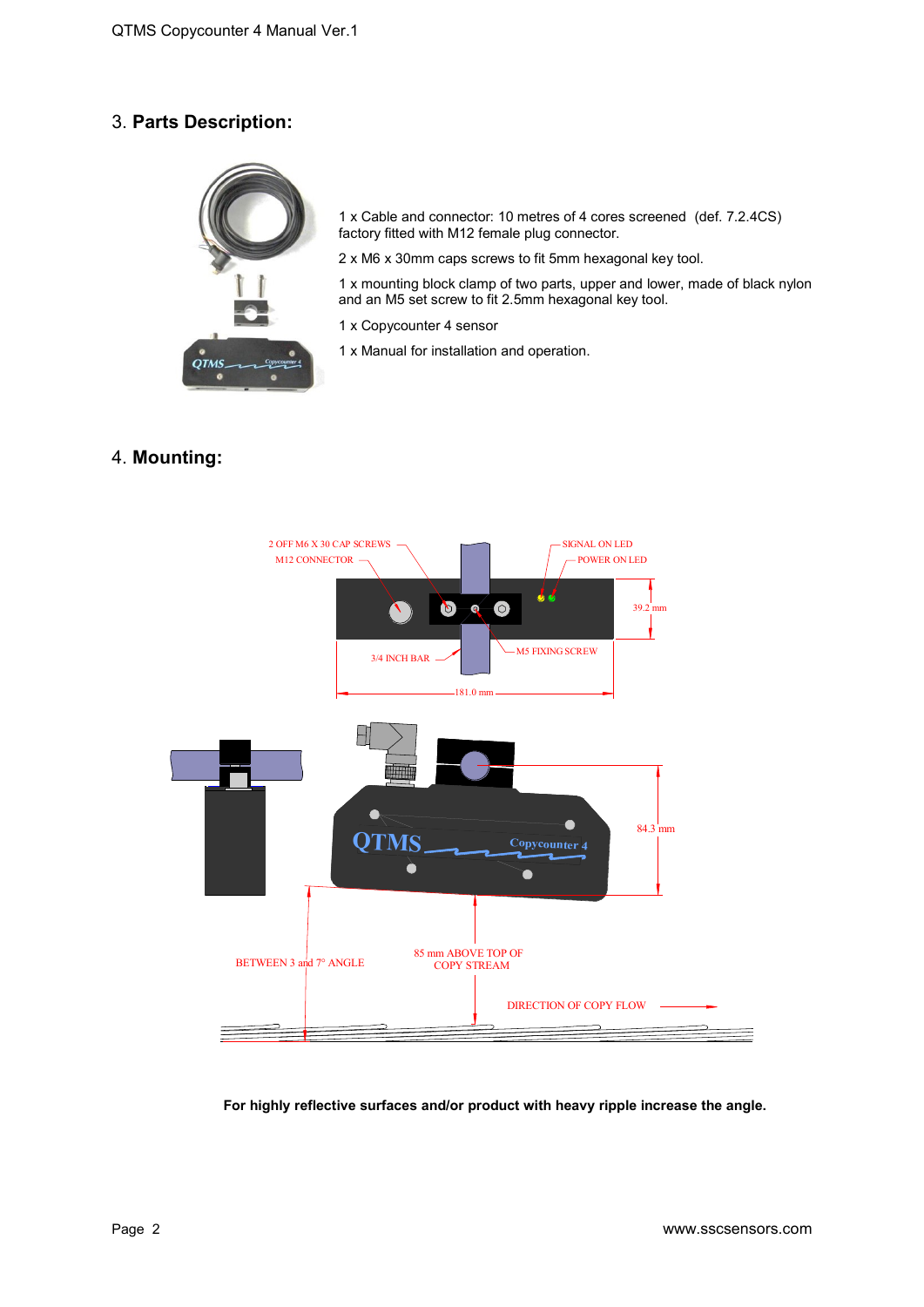# 5. **Connection:**

#### **The cable:**



#### **The power supply:**

The supply should be a regulated 24 volts DC, 0.5 Amp (or greater).

#### **Signal connection:**

The output signal is isolated from the Copycounter 4 power supply to allow the signal to be connected to a PLC, Data Collector or Totalizer whose inputs provide a separate power source.

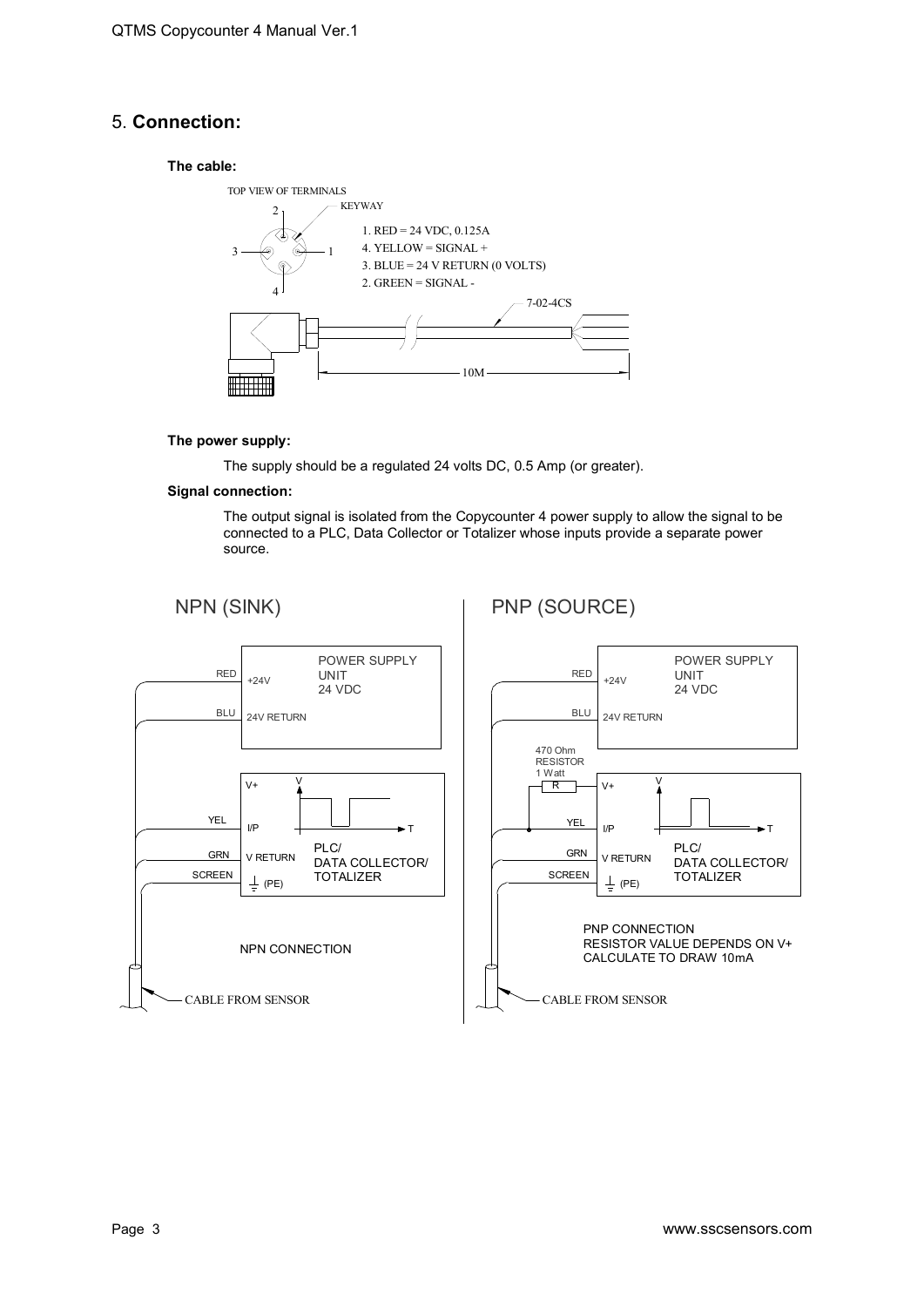## 6. **Set up:**

#### **The output pulse:**

Three output pulse lengths are available: 5, 12 and 20 milliseconds (mS).

The output pulse length is factory set to 20 mS and is suitable for deliveries of 90,000 products/hour where the shingle stream is consistent,



The output pulse length may be adjusted if the time between leading edges is shorter than 20 mS, typically if the shingle stream is not consistent, where the product is "bunching".



#### **To change the output pulse time:**





- 1. Disconnect the Copycounter and remove it from the mounting.
- 2. Place on a soft flat surface to avoid scratching the paintwork.
- 3. Remove the four cover screws.
- 4. Move the timing jump link to the appropriate setting.
- 5. Replace the cover and four screws.
- 6. Re-mount the Copycounter at its original position and angle.
- 7. Re-connect the cable